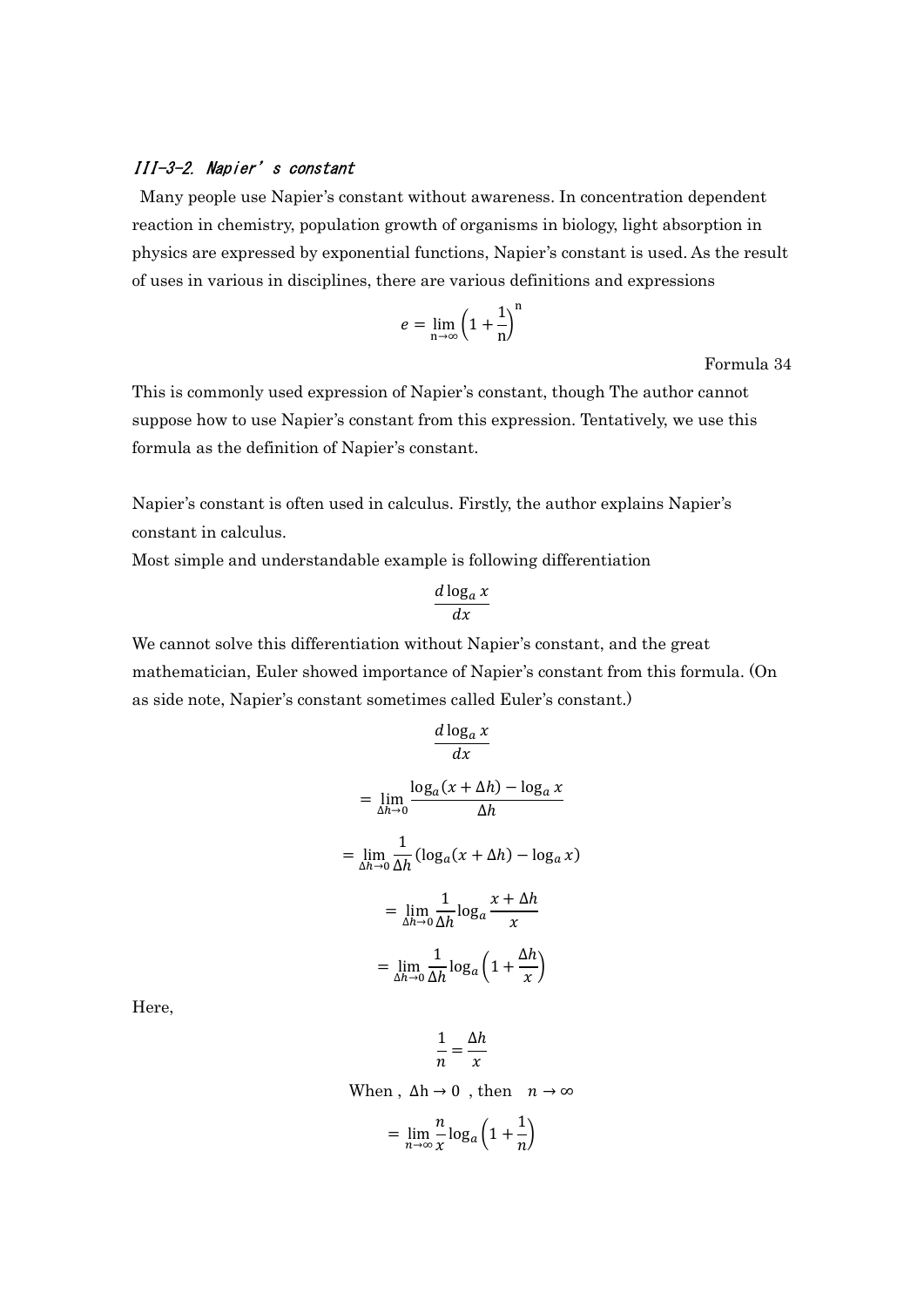$x$  is not including *n*. We can push out  $x$  to the outside of symbol of limit.

$$
= \frac{1}{x} \lim_{n \to \infty} n \log_a \left( 1 + \frac{1}{n} \right)
$$

$$
= \frac{1}{x} \lim_{n \to \infty} \log_a \left( 1 + \frac{1}{n} \right)^n
$$

The author wants to put symbol of limit inside of symbol of logarithm. This a question whether logarithm of limit is the same as limit of logarithm. In this case the value is continuous, and we can put the limitation in logarithm.

$$
=\frac{1}{x}\log_a \lim_{n\to 0}\left(1+\frac{1}{n}\right)^n
$$

Inside of logarithm is definition of Napier's constant.

$$
= \frac{1}{x} \log_a e
$$

When the base of logarithm is  $e$ , log<sub>e</sub>  $e=1$ .

$$
=\frac{1}{x}
$$

Conclusively,

$$
\frac{d \log_e x}{dx} = \frac{1}{x}
$$

Formula 35

This means that when we take Napier's constant as base of logarithm, we can obtain the derivative of logarithm functions easily. Formula 35 is commonly used formula of differentiation of logarithm. We use  $e$  as base of natural logarithm. For this reason, base of natural logarithm is also other name of Napier's constant, and we calculate general logarithm function after base conversion to Napier's constant.

Napier's constant is irrational number, and we cannot express the true value by decimal number or fraction.

Followings are example of approximate calculation of Napier's constant following the definition.

n=1 
$$
\left(1 + \frac{1}{n}\right)^n = \left(1 + \frac{1}{1}\right)^1 = 2
$$
  
\nn=2  $\left(1 + \frac{1}{2}\right)^2 = \left(1 + 2\left(\frac{1}{2}\right) + \left(\frac{1}{2}\right)^2\right) = 2.25$   
\nn=3  $\left(1 + \frac{1}{3}\right)^3 = \left(1 + 3\left(\frac{1}{3}\right) + 3\left(\frac{1}{3}\right)^2 + \left(\frac{1}{3}\right)^3\right) = 2.37037$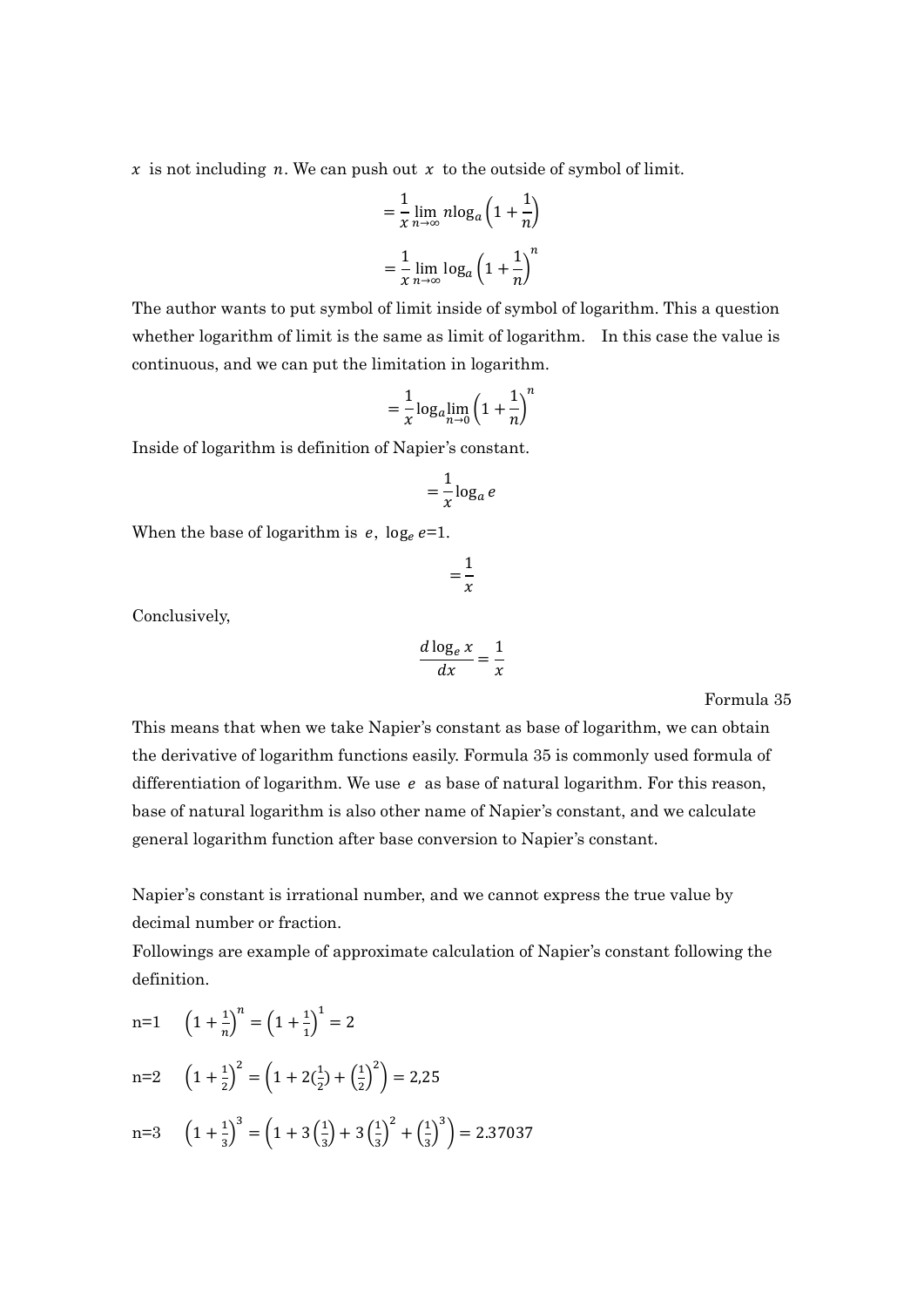n=4 
$$
\left(1+\frac{1}{4}\right)^4 = \left(1+4\left(\frac{1}{4}\right)+6\left(\frac{1}{4}\right)^2+4\left(\frac{1}{4}\right)^3+\left(\frac{1}{4}\right)^4\right) = 2.44156
$$
  
...

Actually, there are various definition of Napier's constant. Napier's constant is required in various situation, and defined by various formula. Lately, human being knew those were similar. Napier's value is existing in the world of infinity and various definition became similar at the point of infinity.

Above explanation is from differentiation of logarithm. We can also consider Napier's constant from differentiation of exponent function. We consider following function.

$$
\frac{df(x)}{dx} = f(x)
$$

Formula 36

The meaning of this function is function of which derivative function is the same as original function.

To avoid complicated notation, we use  $f'(x)$  and  $f''(x)$  as expression of first order and second order derivatives.

From the meaning of the function,

$$
f(x) = f'(x)
$$

When we repeat this,

$$
f(x) = f'(x) = f''(x) = f'''(x) = \dots = f^{n}(x)
$$

We consider Taylor expansion of this function.

$$
f(x) = f(a) + (x - a)f'(a) + \frac{(x - a)^2}{2}f''(a) + \frac{(x - a)^3}{2*3}f'''(a) + \cdots
$$

$$
= f(a) + \lim_{n \to \infty} \sum_{k=1}^n \frac{f^k}{k!} (x - a)^k
$$

Here,

$$
f(0) = f'(0) = f''(0) = f'''(0) = \dots = f^{(n)}(0)
$$

So,

$$
f(1) = f(0) + \frac{f'(0)}{1} + \frac{f''(0)}{2} + \frac{f'''(0)}{2*3} + \dots
$$

$$
f(1) = f(0) + \frac{f(0)}{1} + \frac{f(0)}{2} + \frac{f(0)}{2*3} + \dots
$$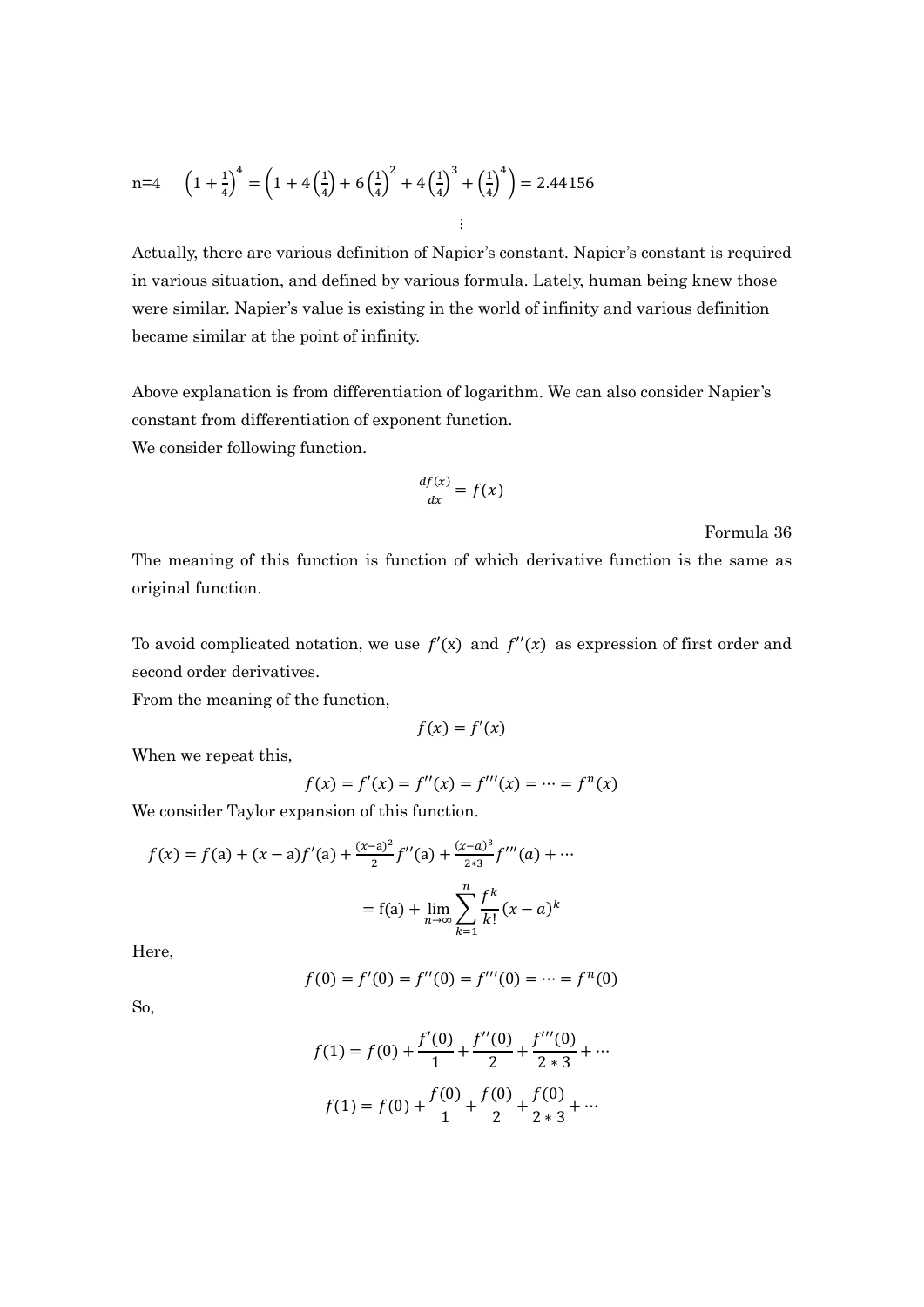$$
f(1) = f(0) \left( 1 + \frac{1}{1} + \frac{1}{2} + \frac{1}{2 \times 3} + \cdots \right)
$$

$$
f(1) = f(0) \left( 1 + \frac{1}{1!} + \frac{1}{2!} + \frac{1}{3!} + \cdots \right)
$$

$$
= f(0) \left( 1 + \lim_{n \to \infty} \sum_{k=1}^{n} \frac{1}{k!} \right)
$$

We introduce Napier's constant as follow

$$
1 + \lim_{n \to \infty} \sum_{k=1}^{n} \frac{1}{k!} = e
$$

Formula 37

This is another definition of Napier's constant. This formula is used for easy approximate calculation of Napier's constant.

Most of common text books,  $\lim_{n\to\infty} \left(1+\frac{1}{n}\right)^n$  is used as the definition of Napier's constant, and formula 37 is introduced as Taylor series of  $f(x)=e^x$  for rapid approximate calculation of Napier's constant.

Back on topic, when following equation is true

$$
f(1) = f(0) \left( 1 + \frac{1}{1!} + \frac{1}{2!} + \frac{1}{3!} + \cdots \right)
$$

$$
1 + \lim_{n \to \infty} \sum_{k=1}^{n} \frac{1}{k!} = e
$$

Then

$$
f(1)=f(0)e
$$

We implement Taylor expansion at  $x = 2$ ,  $a = 1$ .

$$
f(x) = f(a) + \lim_{n \to \infty} \sum_{k=1}^{n} \frac{f^k}{k!} (x - a)^k
$$

$$
f(2) = f(1) + \lim_{n \to \infty} \sum_{k=1}^{n} \frac{f(1)}{k!} (2-1)^k
$$
  
 
$$
\therefore \text{ from } f(x) = f'(x)
$$
  

$$
f(1) = f'(1) = f''(1) = f'''(1) = \dots = f^{n}(1)
$$